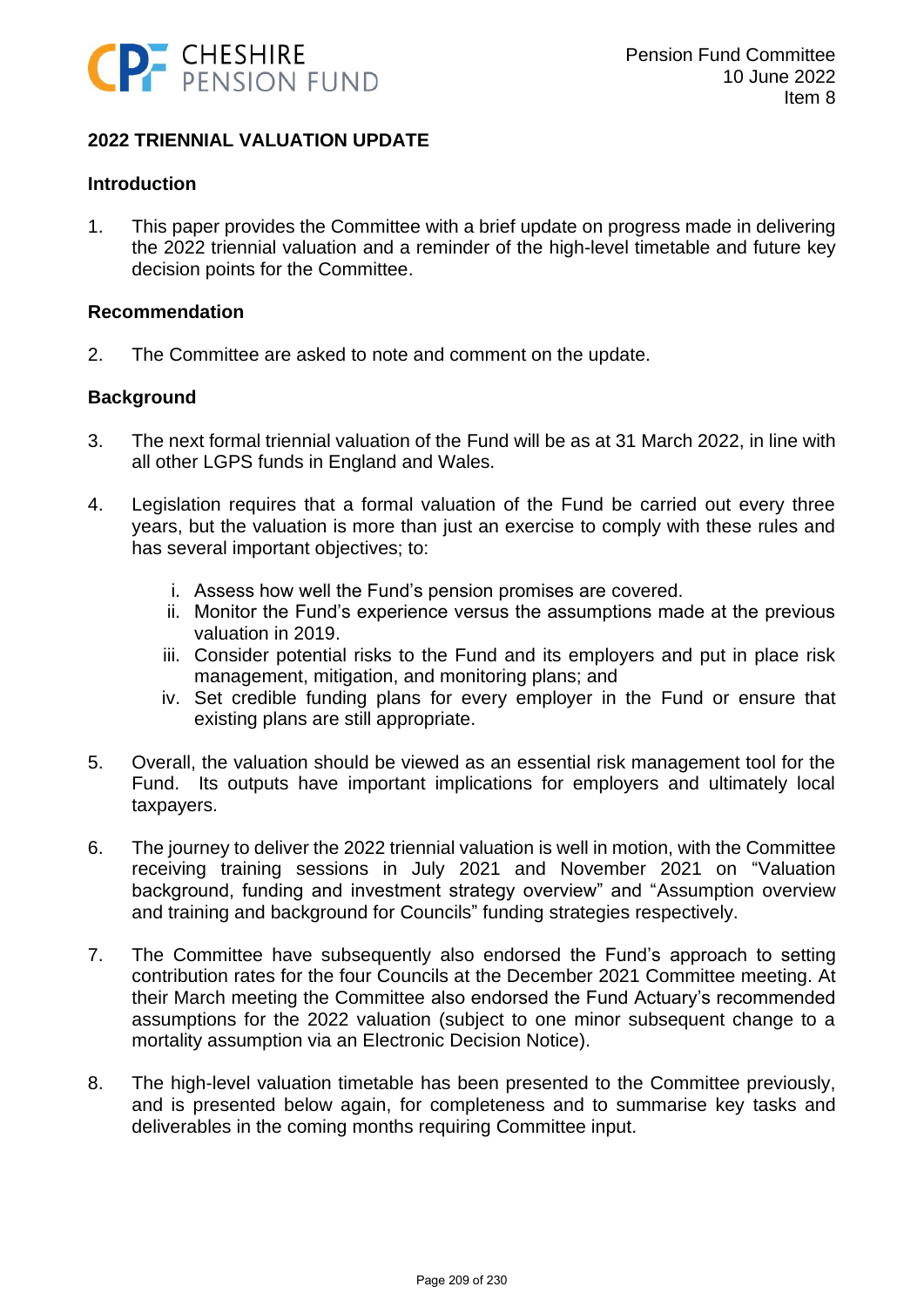

- 9. Members are also asked to note that the 15 July 2022 Joint training session has been utilised to support the Committee through the valuation project.
- 10. At the time of writing the Fund's key priority and next key milestone is to provide the actuary with the Fund's members detail by the end of June.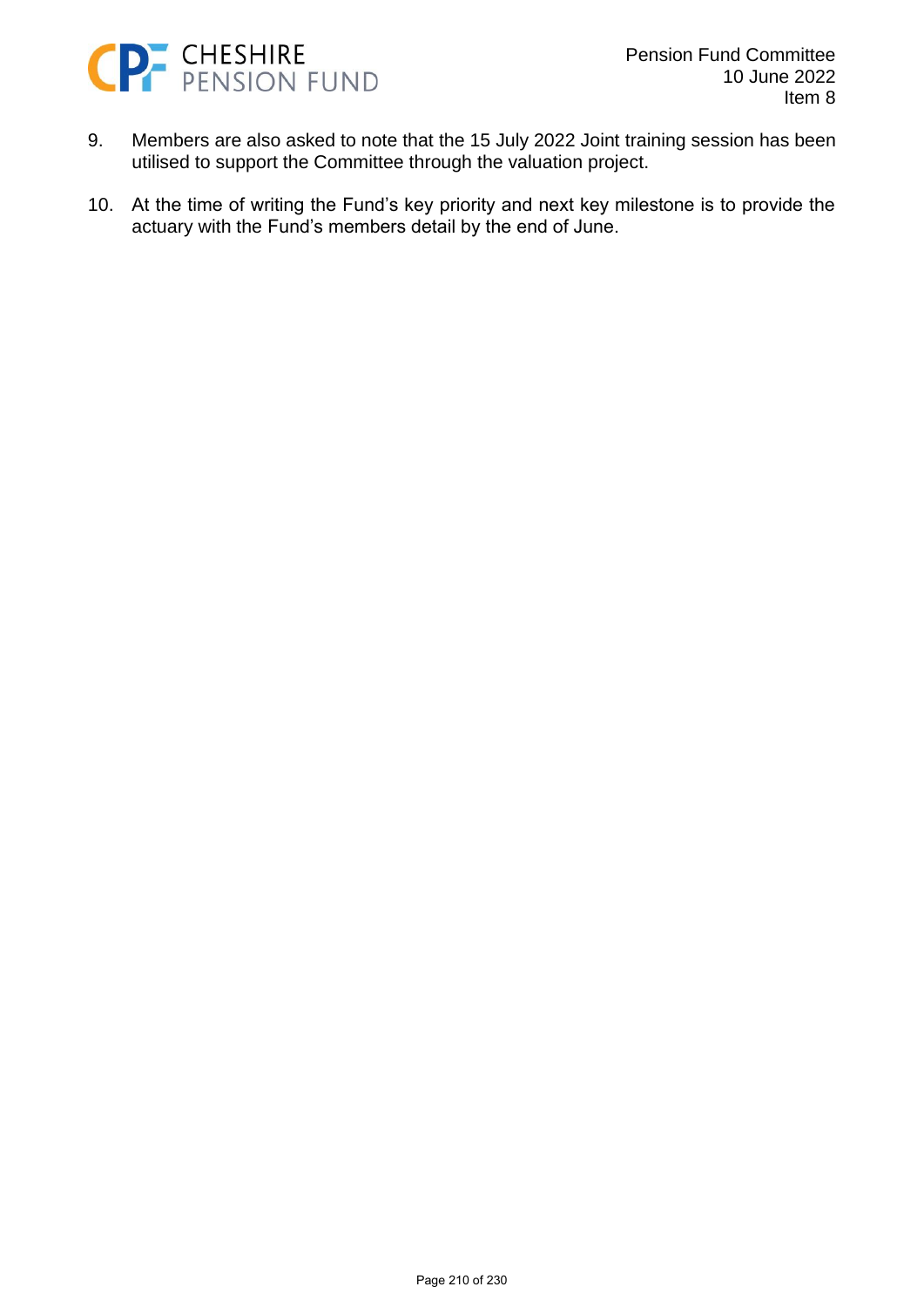

# *Table 1 High Level 2022 Triennial Valuation Timetable*

| <b>Date</b>       | <b>Task/Output</b>                                                                                                                                 | <b>Status</b> |
|-------------------|----------------------------------------------------------------------------------------------------------------------------------------------------|---------------|
| 16 July 2021      | <b>Joint Training</b>                                                                                                                              |               |
|                   | Valuation background, funding and investment strategy<br>overview                                                                                  |               |
| 10 September 2021 | <b>Committee Meeting</b>                                                                                                                           |               |
|                   | Overview of timetable and key deliverables                                                                                                         |               |
| 19 November 2021  | <b>Joint Training</b>                                                                                                                              | ✓             |
|                   | Assumption overview and training and background for<br>Councils' funding strategies                                                                |               |
| 3 December 2021   | <b>Committee Meeting</b>                                                                                                                           |               |
|                   | Considered any proposed changes to Councils'<br>funding strategies and Councils' contribution rate<br>proposals                                    |               |
|                   | Considered Academies funding strategies, and<br>contribution rate proposals                                                                        |               |
| 11 March 2022     | <b>Committee Meeting</b>                                                                                                                           |               |
|                   | Approved the 2022 valuation assumptions (with a<br>subsequent minor amendment to the mortality<br>assumption via Electronic Decision Notice)       |               |
| 15 July 2022      | <b>Joint Training (in person Ellesmere Port)</b>                                                                                                   |               |
|                   | How the Fund sets contribution and funding strategies<br>for (non Council) employers                                                               |               |
| 9 September 2022  | <b>Committee Meeting</b>                                                                                                                           |               |
|                   | Receive whole fund valuation results, overview of<br>employer results, approve Funding Strategy Statement<br>(FSS) policy updates for consultation |               |
| 2 December 2022   | <b>Committee Meeting</b>                                                                                                                           |               |
|                   | Receive an update on Employer consultation                                                                                                         |               |
| 10 March 2023     | <b>Committee Meeting</b>                                                                                                                           |               |
|                   | Approve final FSS and valuation report                                                                                                             |               |
| 1 April 2023      | <b>Revised employer contribution rates (where</b><br>applicable) come into force                                                                   |               |